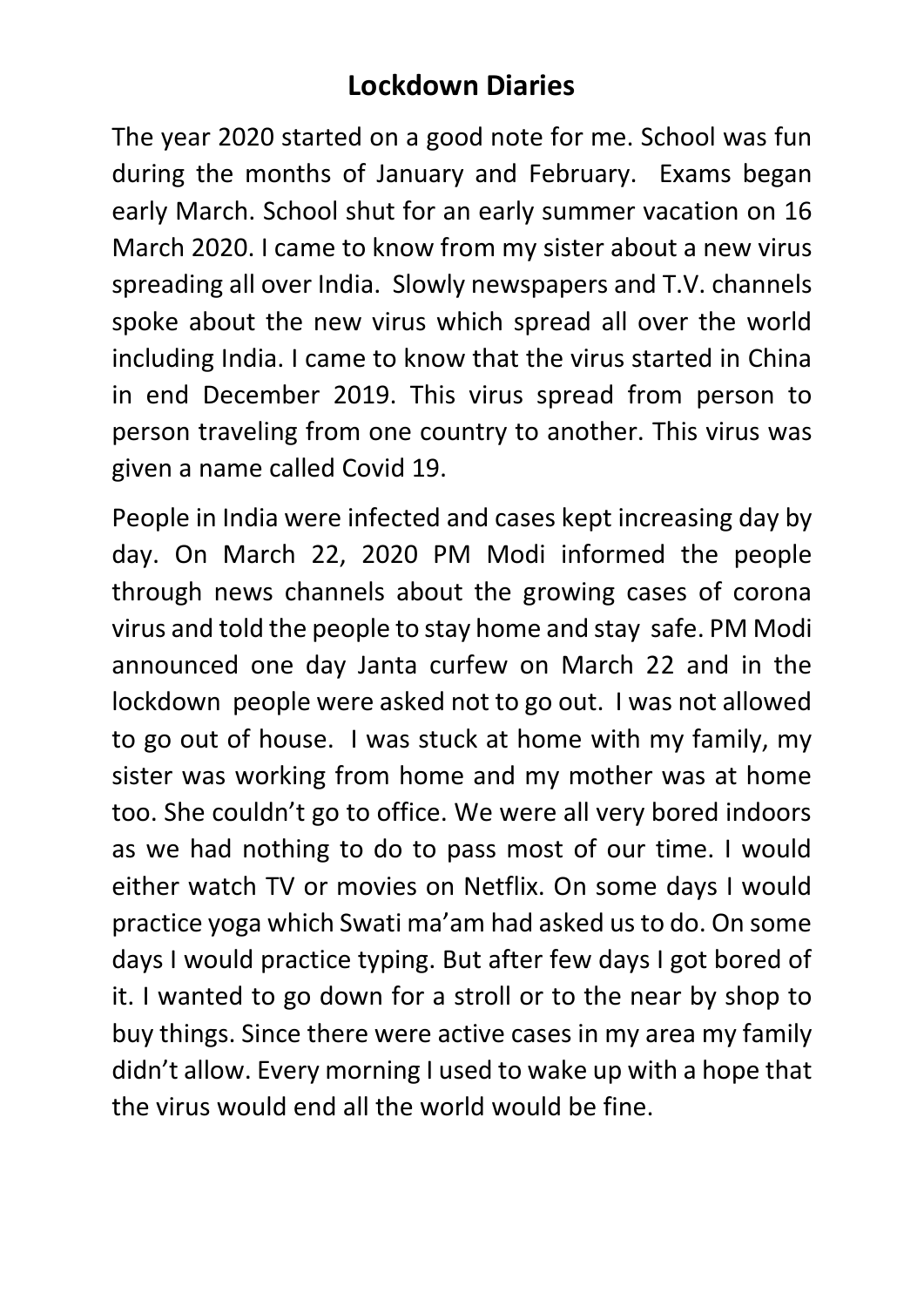My birthday was soon approaching and I was sad that I couldn't celebrate it the way I wanted to. I couldn't go out with my family for lunch or dinner. But my family made sure I enjoyed my day. We ordered Chinese for lunch and pizza for dinner. My sisters best friend who stays in the same area had come home for dinner. We decorated the house with a Happy Birthday banner which my sisters friend had got for me. We had a fun evening chatting and celebrating my birthday, making it the best quarantine memory. The came Easter, which is one of the main celebrations for us Christians. Every year I used to go to church with my family for the Easter service, but this year we had the church services online on youtube. I was looking forward for my aunt to come to India but international flights were banned.

Sometimes in the evenings me and my friends Yashit and Aryaman used to connect on whatsapp video call and talk. At times we would also add our ex pre voc teacher Laura miss to the call and talk to her. My friends Nikunj and Dhruval also would call and we would all talk on video call. There used to be some days where my sister and me would try out dishes like pani puri, sev puri, chocolate mousse, oreo mug cake, custard and more as a lockdown treat for us at home.

I was eagerly waiting for school to start so I could meet my friends and teachers. We were told by the teachers that we would have virtual school for few months till the government of India would allow schools to reopen. We had started online schooling from 10 June from 9:30am to 12:30pm. every day was a new experience for us to learn on the laptop and seeking Notes and home work from google classroom. Every day in the morning we would wake up early to keep